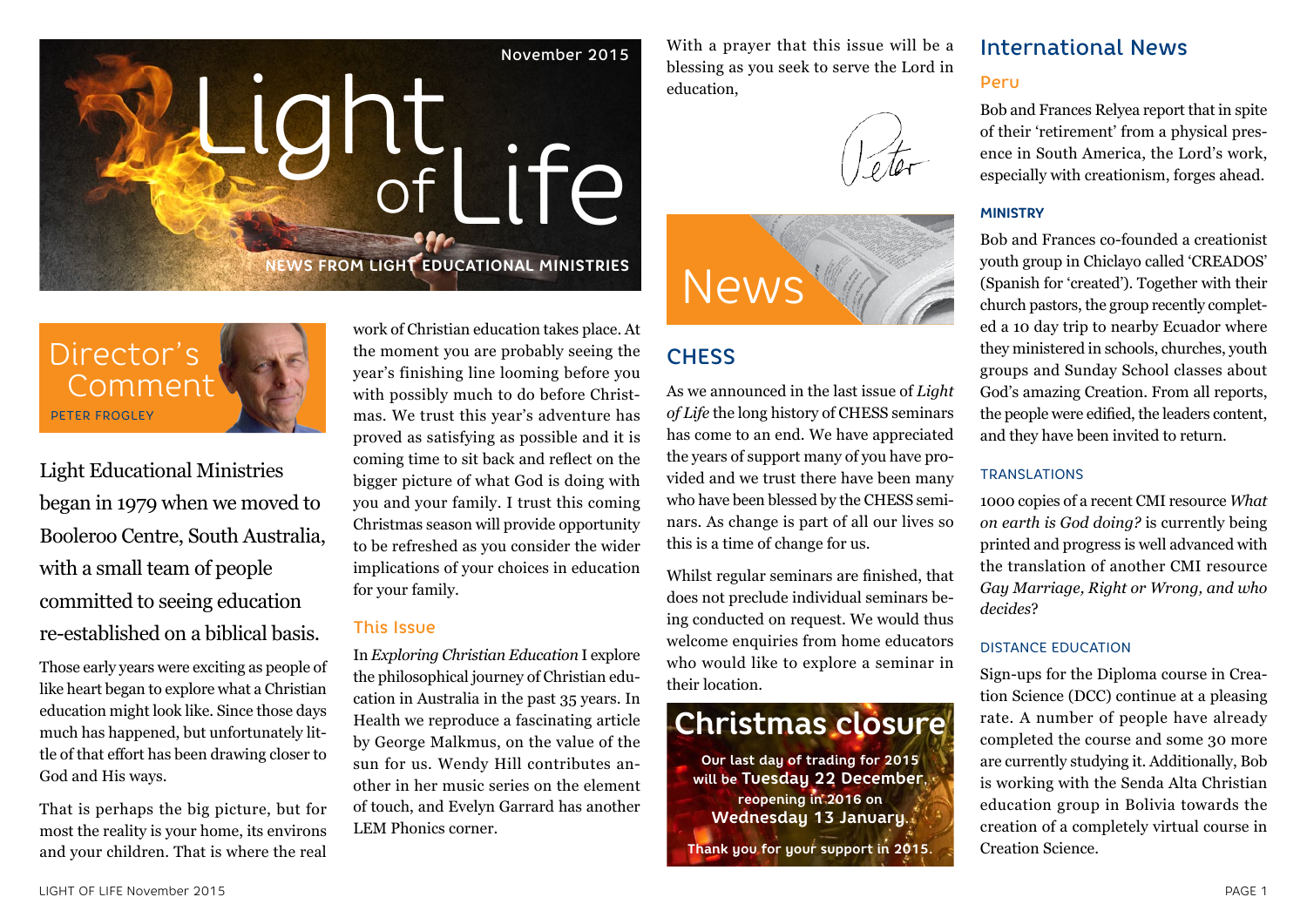#### PRINTING

In September, AME (LEM in South America) and Senda Alta jointly printed some 4000 creationist comics in Bolivia and they are cur rently being promoted in Bolivian schools.

#### CREATION CENTRES

Responses to overtures to establish creationist centres in Bolivia, Ecuador and Chile have been heartening.

Your prayers for the continuing involve ment of LEM in South America are vital. There is so much happening and we count it a privilege to continue to be a part of it all.

#### Papua New Guinea

Our small team in PNG continues to pro vide training and resources in various locations — the photos to the right show some of the training programs and per sonnel involved. The full training program for LEM Phonics is quite extensive and we continue to work with the team to bring teachers to the standard of Registered In structors in LEM Phonics, whereupon they will be able to do all training work locally. Our PNG leaders, Mark and Gloria Baiai, will soon be in Canberra for further train ing so that they can continue to provide leadership for their team.











*Top left: Evelyn Garrard with staff training participants Left: First trainers session*

*Lower left: Primary school students at coaching session Bottom left: Peter Frogley using fingers to teach phonograms at the first seminar at the Holiday Inn Top right: LEPNG staff and partners*



# No. 98: What happened to Christian education?

In the late 1960s and early 1970s God moved quite sovereignly in Australia and other nations, bringing an awareness of Christian education.

For some churches it was an extension of their teaching, but for others it was something quite new. By the late 1970s

several groups had formed in non-con formist circles, but the theological base for these groups it seemed was not adequate to develop a good model for Biblical Christian education.

Conferences began to be conducted in Christian education, largely sponsored by these different groups. Key personnel in each of these groups had a vision for Christian education, but a theology or philosophy and practical expression of that theology was still in its infancy. Be fore the philosophy could be developed and put in place, the growth of Christian schools accelerated. Teachers were rushed from state schools straight into Chris tian schools with no time to even begin instructing those teachers in the ways of God in education. Through no fault of their own, they of course did what they had been trained to do —teach. But *what* they taught was largely what they had taught in state schools where the underlying philosophy was humanism — that is, man is his own god. Few had opportunity to consider what education would be like if Jesus was Lord of every discipline taught in schools. Even fewer had time in their busy schedules to think about what a 'Christian education' might look like.

Thus by the early 1980s Christian educa tion began heading toward state education philosophically. State education depart ments by then had begun to recognise that this new phenomena was a potential threat to their market share and rushed to 'protect' the people. State schools train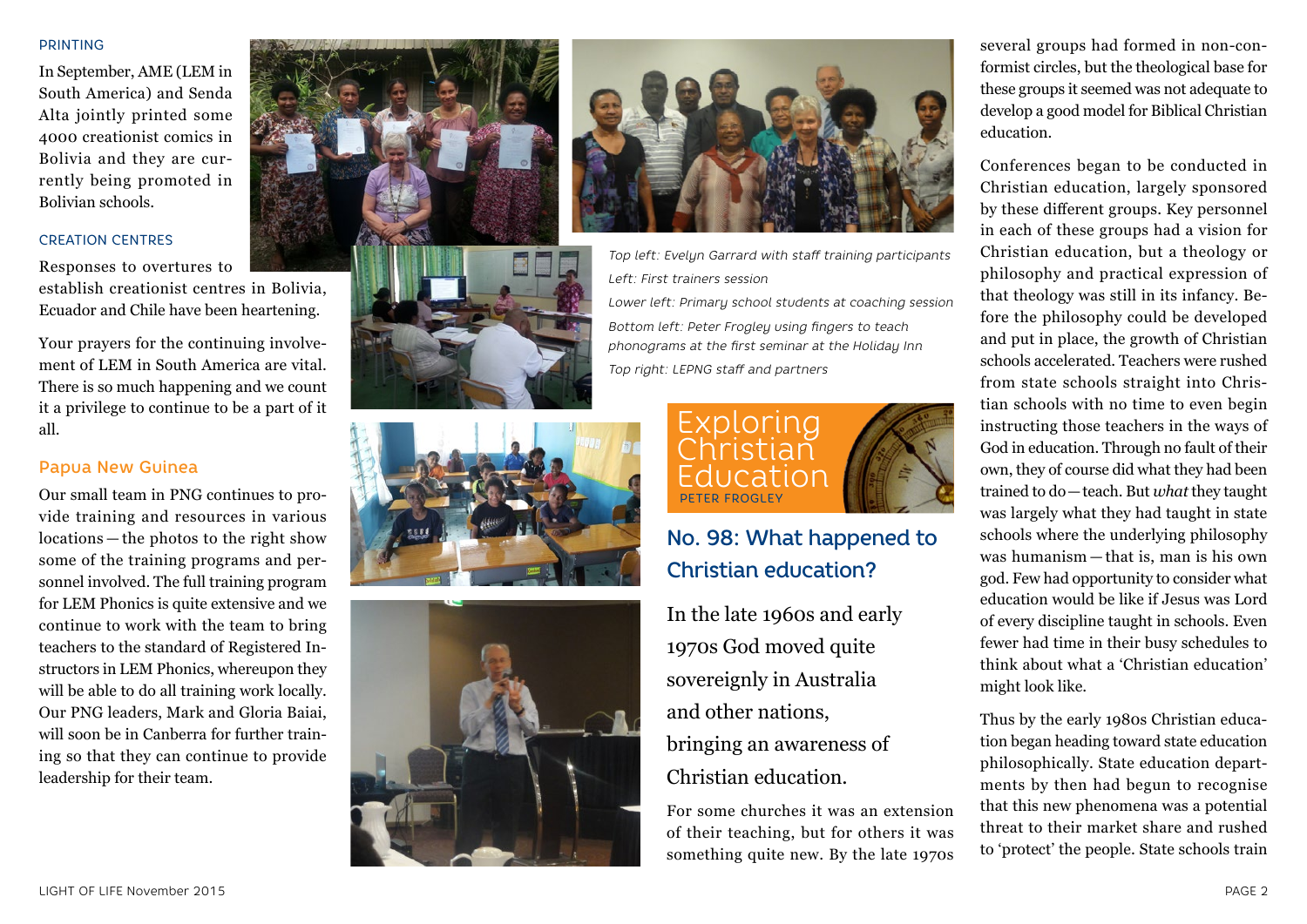children to be citizens of the state, whereas Christian schools (ideally) train children to be servants of the King of Kings. The issue for the state was how best to control Christian schools.

# **there** is no need for civil government to be involved in any way in the education process

The solutions were very carefully crafted so that they did not directly confront the Christian schools. They developed a twopronged attack:

- 1. Introduce registration of teachers and schools
- 2. Provide funding for Christian schools.

This attack was very successful and only a handful of Christian schools objected. It seems to me that most Christian schools did not recognise any danger in compliance—they trusted the government!

The obvious policy of government is that schools should train children to be good citizens of the state — that is, to be good humanists.

The government registers teachers on the basis of their humanistic training, but certainly not on the basis of their Christian equipping to represent the Lordship of Jesus Christ.

Schools were registered so that they should comply with the standards and expectations of the government. It has

become increasingly difficult for Christian schools to reflect the values and methods upon which (at least some) schools were established.

The control measure to ensure compliance was funding—if you fail to comply, funding would be withdrawn, and the school would collapse.

What was the problem? Christians did not go to the scriptures to understand that education is the responsibility of family. There is no need for civil government to be involved in any way in the education process.

Unfortunately, after an exciting beginning, Christian education has succumbed to the dictates of the state, ensuring that it cannot set a different standard for the nation. For the humanist that is a good thing—but for the Christian it forbids the expression of the Christian faith, particularly in building the Kingdom.

Christian schools can continue, at present, to present the gospel to students and where that produces fruit it is highly commended. The education students receive in these schools can be far superior to that offered in state schools. Thus, while all is not lost, it is disappointing that we do not see a fuller expression of Christian education in Australia.



# Touch

In this series of articles we have looked at nine music elements—rhythm, melody, dynamics, harmony, tempo, tonality, form, soundwaves and timbre.

We have seen how each element reveals much about its Creator, God. As well as touching on some music theory and history, we are also discovering deeper spiritual aspects which go beyond what the average musician learns when studying music. We continue with the next element—touch.

#### Cause and effect

Touch is the direct link between the musician and the music. It is about cause and effect.

**Cause**— how a musician approaches the instrument or uses the voice to affect the soundwaves.

**Effect**—how the soundwaves are changed to produce music.

#### Definition

Touch can be defined as *how we sensitively contact instruments to make a beautiful sound*. Obviously singing is done naturally within the voice box and not by touching with the skin. When I use the word 'instruments', the voice is automatically included. Another word for touch, particularly with the voice, is *articulation* which refers to the way words are sung clearly and distinctly. Likewise, when playing an instrument, there are many terms and signs to indicate articulation and how the notes are produced. We will look at some of these later in the article. Touch and articulation mean the same thing.

The word *contact* means 'with touch' and comes from the Latin *tactus* meaning 'the sense of touch'. Touch has several meanings. 'Keeping in touch' means communication. 'Physical touch' can be gentle or rough, sensitive or hurtful. Emotions can be 'touchy'. Hearts can be 'touched' spiritually. All of these meanings can be applied to music. Musicians communicate a musical message by physically touching (playing) their instruments in particular ways. Music can be played beautifully and from a sensitive heart and it can affect the emotions and hearts of the listener. A well-known Biblical example is how David played his harp and brought relief to King Saul in 1 Samuel 16:23.

## God-message

God can touch us even deeper inside our spirits because He designed us deliberately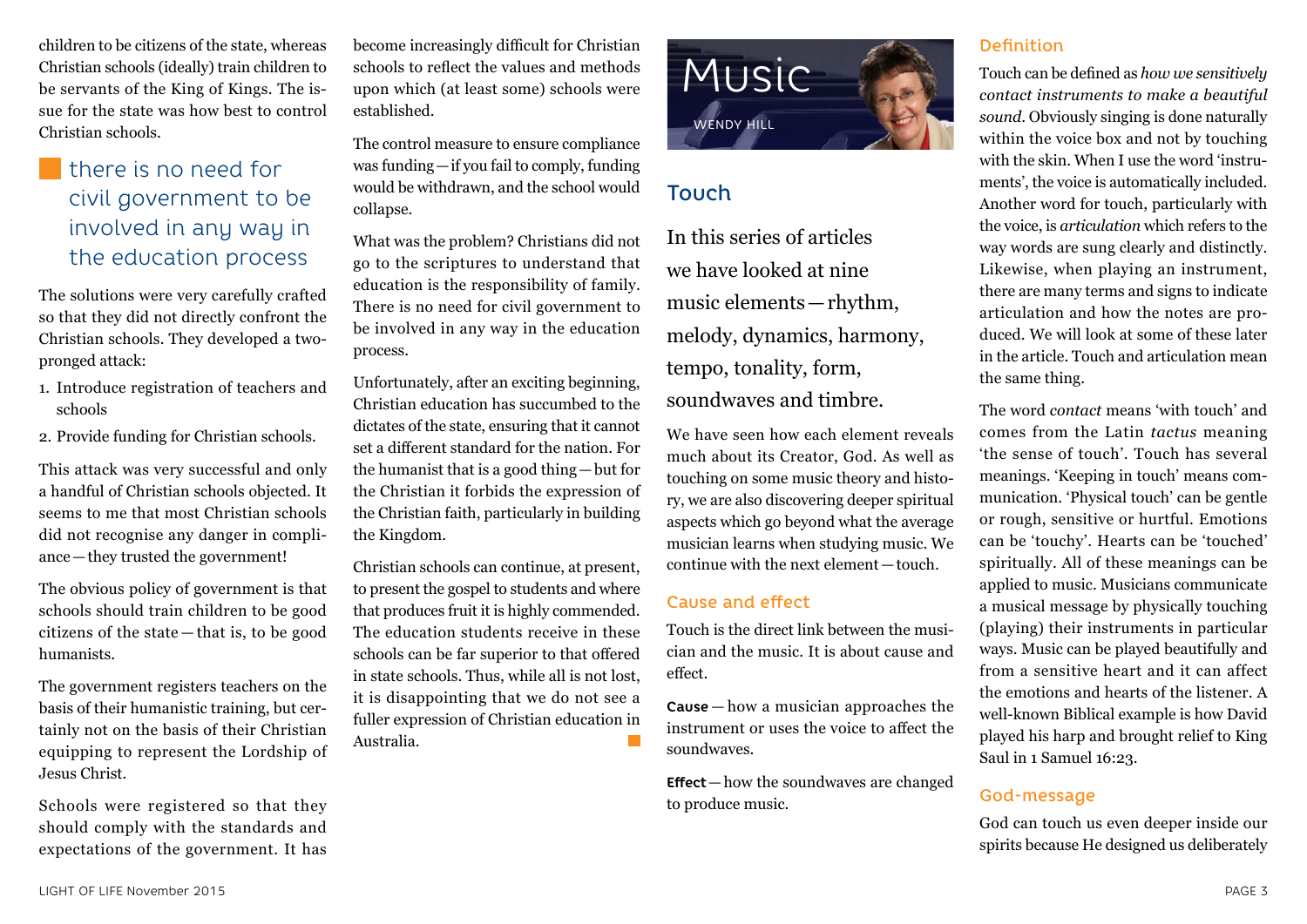in His image so we can keep in touch with Him. This touch is even closer than the closest relationship between humans. Deuteronomy 30:14 tells us, 'But the Word is very nigh unto thee, in thy mouth and in thy heart that thou mayst do it.' Jeremiah 31:33 says, 'I will put my law in their inward parts [the mind] and write it in the hearts and I will be their God and they shall be my people.' When Jesus came He physically touched people's hands and eyes to heal them. Parents would bring their children to Him so He could touch and bless them. God wants us to be intimately connected with Him in the closest relationship possible. This is the God message of the music element of touch—*God touches us from the inside of our hearts and wants us to keep in touch with Him*.

#### Rest and communication

Let's look at a few music examples. Two basic ways of playing the piano are staccato and legato. *Staccato* means that there is a very short break between notes, a microsecond of silence. This can make a huge difference to the music. We learned in the article of rhythm that silences are very important because they represent rest and refreshment. They bring extra life and energy to the sounds in the same way the Sabbath was God-designed so we could be refreshed and energised. He said we are to keep this day holy to Him. Why? So we can be closer in our relationship with Him. The element of touch is also connected with the Sabbath because they are both about communicating and keeping in touch with

God. In turn, we are refreshed emotionally, mentally and spiritually and ready to face whatever is to come.

*Legato* is the opposite of staccato. There is no break between the notes, so they flow on in the same way that we speak. We don't breathe until we sense a pause. Try this short experiment. Read this sentence taking a breath between each word. It is not normal and natural to speak this way. In the earlier article on melody we learned that melody is all about language and communication because melody is high and low notes following each other like words. Touch is about communication, about conveying a musical message to the listener. Music is an extremely powerful medium for communicating messages and touch is a part of this.

#### Exposing the heart

Musical tone, hearts and attitudes are all intricately interwoven in the element of touch. The way people play an instrument or use the voice box reflects much of their state of heart and character. The quality of the soundwaves is directly affected and flows into the listeners' hearts. One can tell straight away with students whether they are just rushing to get to the end of a piece or if they are really enjoying and putting their heart and expression into their playing. A singer's voice exposes whether ego dominates with forced, exaggerated tones or whether the voice is more humble and worshipful through gentler, sweeter, more natural sounds. We can see how the

spirit affects the soul which affects the body which affects the music. A musician is personally exposed the moment he touches his instrument or vibrates his voice box.

The heart of a composer and musician is vital in determining the musical message. The message is different when a believer in God produces it. One only has to see the way so many instruments are abused in much of today's music. In rock concerts, guitars are thrown onto the floor and smashed. Keyboards and pianos are pounded and strings broken. Voice boxes shout and scream and irreparable damage is then done to the vocal cords. Words are not articulated clearly but slurred. Even classical music is not exempt. Many virtuosos break strings on their violin or piano and opera singing can be full of forced tones, excessive vibrato and dominating egos. Such performances may be impressive and entertaining but is this type of musical touch acceptable to God?

Contrast such look-at-me renditions with a composer or musician who has an intimate relationship with God, is in regular contact with Him and is more aware of His desires and expectations for music and man. This person is more likely to have gentler, sweeter, unaggressive, egoless, loving, worshipful sounds as they sing or play their instrument.

#### Heavenly music vs worldly music

A complication occurs when humanistic and worldly philosophies, attitudes and habits flow through into Christian music. Then the message can be confusing because

the music elements, especially touch, can reveal if a God-honouring state of heart and worship are present or not. Discernment with the help of the Holy Spirit is necessary to decide whether we should hear, play or sing this music. A good test may be to think of heavenly music. Can we imagine the angels in heaven throwing down their harps and smashing them in frenzied excitement of worship? When the saved reach heaven and are given their golden harps made by divine hands, will these precious instruments be played aggressively as they are on earth? How will we use our own voices in heaven? I think the answer is obvious but decide for yourself.

It is often said that someone has 'a nice touch' for the instrument, meaning they play it very well. It is often flippantly and commonly used because the person doesn't really know what to say. Hopefully this article will help you understand in more depth what touch really means. It's all about communication, expressing a message through the way an instrument is played or a voice articulates. It's about touching God and someone else emotionally, mentally and spiritually.

Touch is how we sensitively contact instruments or use the voice to make beautiful sounds. The essence of this music element is in God's message to us, that God touches us on the inside of our hearts and wants us to keep in touch with Him.  $\Box$ 

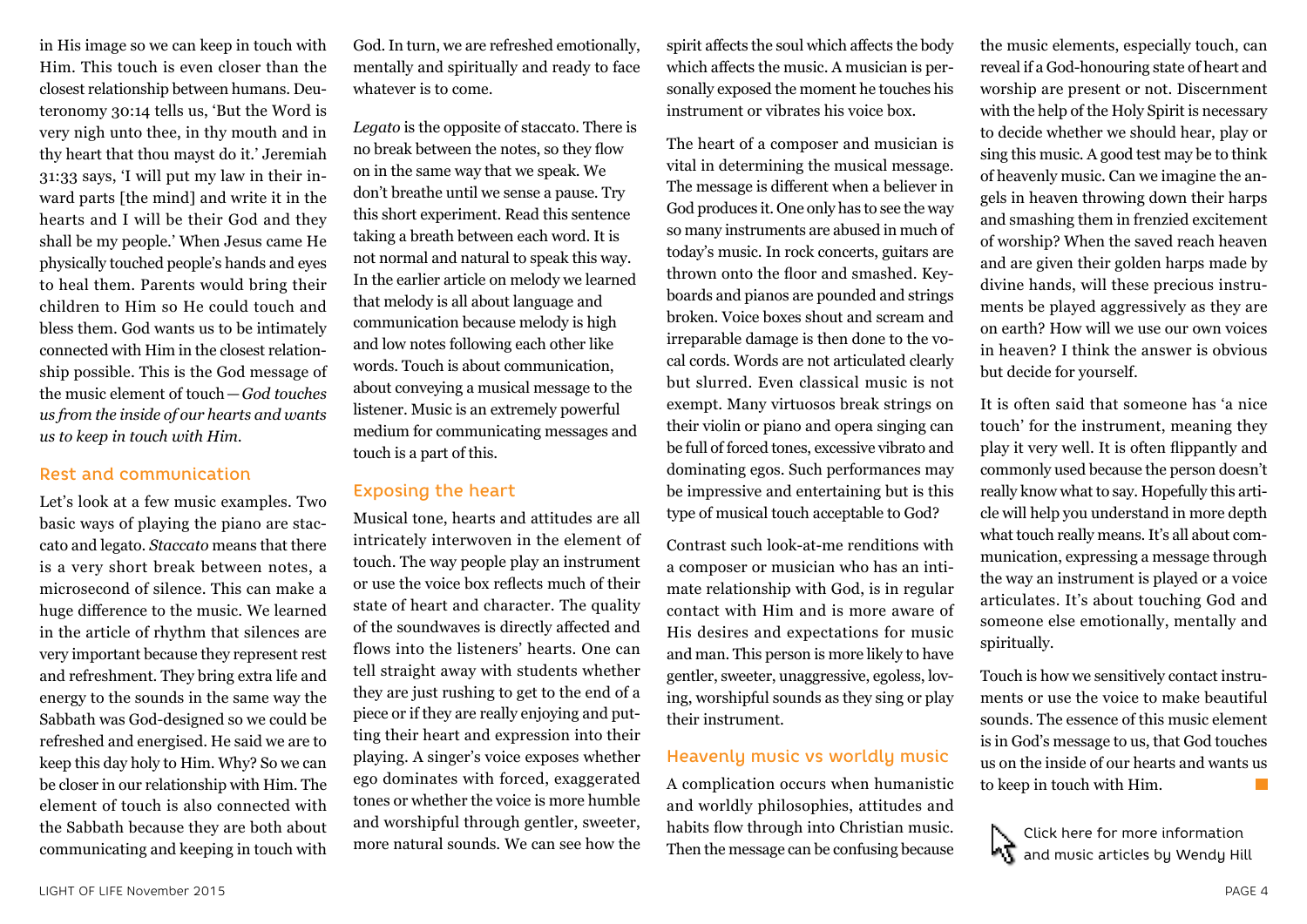

# Ten reasons why the sun can be your best friend

The concept of actually sitting out in the sun and exposing our bare skin to the effects of it seems to be ludicrous by today's standards.

Sadly, this mentality has contributed to greater vitamin D3 deficiency as well as other nutrient deficiencies that have further exacerbated the onset of numerous diseases, from cancer and diabetes to neuro-degenerative ones. We should not fear the effects of the sun. We should embrace it as one of several natural resources that our body craves and requires.

Here are ten benefits of getting a moderate amount of sun exposure:

- **1 Sunlight and whole foods send breast cancer into remission.** The American physician Dr Zane Kime used sunbathing and nutrition to cure his patients. Even in terminal cases, Dr Kime was able to completely reverse the metastasised cancer.
- **2 The sun's light kills bad bacteria.** The German solders after WWI knew of the

discoveries that had been made in 1903 by the Nobel Prize winner, Niels Finsen. They used sunlight to disinfect and heal wounds.

- **3 Sunlight has a beneficial effect on skin disorders**, such as psoriasis, acne, eczema and fungal infections.
- **4 Sunlight lowers cholesterol.** The sun converts high cholesterol in the blood into steroid hormones and the sex hormones we need for reproduction. In the absence of sunlight, the opposite happens; substances convert to cholesterol.
- **5 The sun's rays lower blood pressure.** Even a single exposure significantly lowers blood pressure in individuals with high blood pressure. On the other hand, pharmaceutical drugs such as Statins have side effects, such as robbing the body of Coenzyme Q10, and enzyme essential for cellular and heart energy.
- **6 Sunlight penetrates deep into the skin to cleanse the blood and blood vessels.**  Medical literature published in Europe showed that people with atherosclerosis (hardened arteries) improved with sun exposure.
- **7 Sunlight increases oxygen content in human blood.** It also enhances the body's capacity to deliver oxygen to the tissues, very similar to the effects of exercise. The sun has a great effect on stamina, fitness and muscular development.
- **8 Sunlight builds the immune sustem.** The white blood cells, which increase with

sun exposure, are called lymphocytes, and these play a major role in defending the body against infections.

- **9 Regular sunlight exposure increases the growth and height of children, especially babies.** Many cultures throughout history have recognised this fact. Studies have shown the amount of sun exposure in the first few months has an effect on how tall the person grows.
- **10 Sunlight can cure depression.** The noon sunshine can deliver 100,000 lux. When we sit in offices for the best part of the day, out of the sun, under neon and artificial lights (150–600 lux), we are depriving ourselves of the illumination of nature. Sunlight deprivation can cause a condition called seasonal affective disorder (SAD), a form of depression. It is more common in winter months, but also common in people who work long hours in office buildings.

Exposure to the sun should be done SLOWLY! If you are not used to the sun, then your skin will be more sensitive to it. Avoid sunburn by building up your tolerance SLOWLY.

God created this powerful solar solution. With proper diet and hydration, we can view the idea of receiving physiological and mental health benefits from the sun as one of several powerful tools to naturally preserve and maintain our health. Go get some solar powered healing today!



# Rod and Staff Publishers



#### Preschool

The Pre-school G-H-I series of twelve workbooks is now complete with two new titles. This series features exercises in thinking, tracing, writing, colouring, matching, cutting, pasting, counting, and drawing.

*Keep Doing it Carefully* uses a desert and grasslands theme to encourage children to 'obey the lines' whilst *Learning More and More* uses an ocean theme with an emphasis on personal responsibility.

Soft cover, 64 pages each. **\$5.25 each**

Rod and Staff Readers **KT** Click to order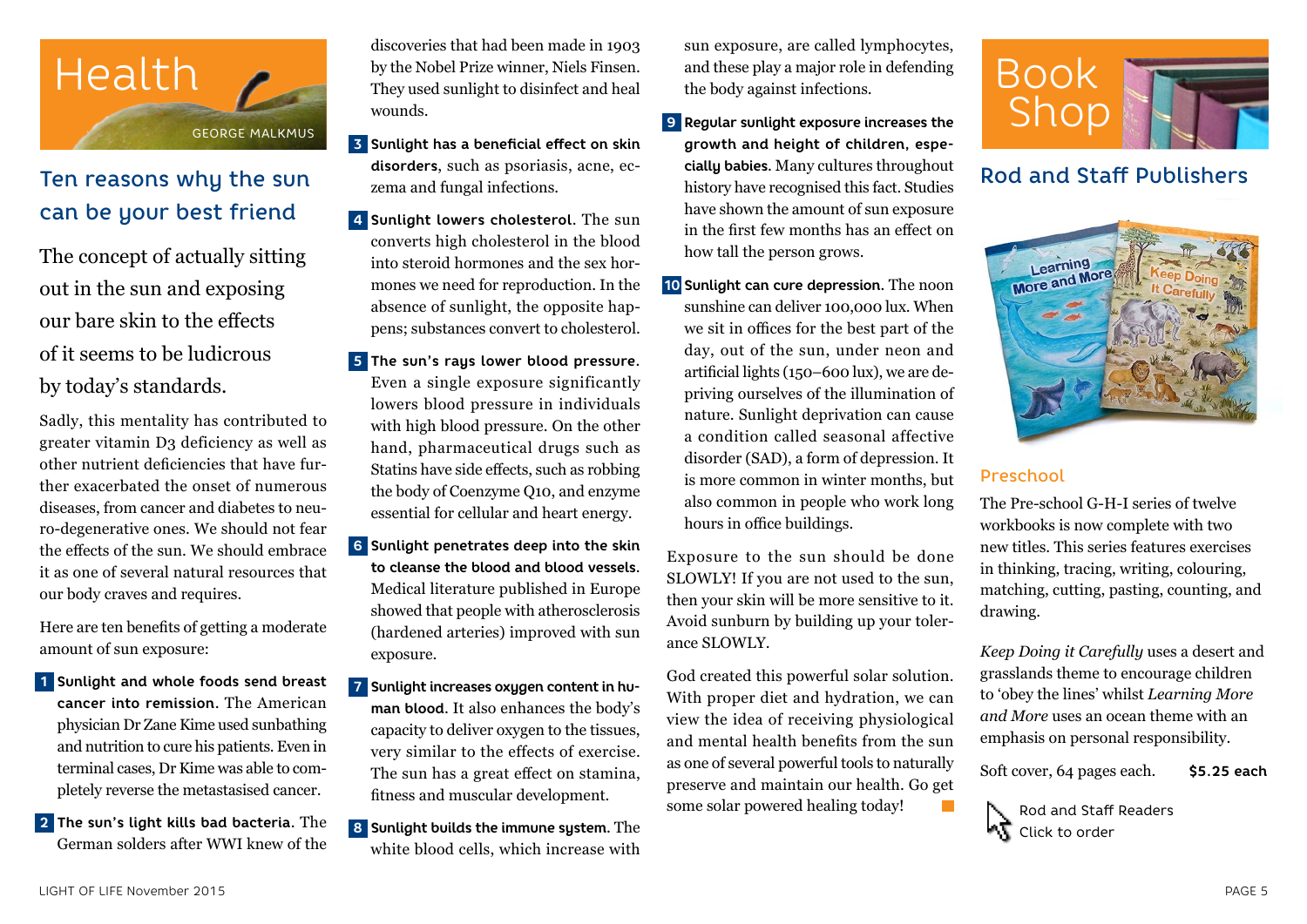## A Beka Book

## Grade 1 Phonics Letters and Sounds 1 (5th Ed)

New fifth edition with refreshed layout and new arrangements. Provides daily work to reinforce the phonics concepts vital for reading skills. Full colour, large format,

170pgs.

| Student Text             | \$28.40 |
|--------------------------|---------|
| Teacher Key              | \$29.75 |
| Student Test Book        | \$9.85  |
| Teacher Key to test Book | \$15.05 |



# Bob Jones

#### Grade 6 Bible Truths Redemption: God's Grand Design (4th Ed)

The revised edition of this popular text guides the student in learning more about God and the plan of salvation and shows how to apply God's standards in establishing good christian living patterns. Includes teaching on the use of cross-references, concordances, Bible dictionaries and commentaries, as well as hymns, Bible maps, a glossary, Masterworks, and Bible references for independent study. Soft bound, 416 pages with excellent illustrations.

| Student Text        | \$36.80 |
|---------------------|---------|
| Teacher Edition     | \$90.40 |
| Tests               | \$20.95 |
| Answer Key to Tests | \$14.65 |
| Music CD            | \$27.60 |





# Library Books for Christmas

Many of the books listed below are one of a series—visit our website to see the full range of titles.

LITTLE BEAR SERIES (2–6 YRS)

A beautifully illustrated book to read to young children, with a strong instructional element. One of a series of seven. Large format, full colour. **\$13.40**

### To Grandma's House ROD AND STAFF STORYBOOKS (5–7 YEARS)

10 short stories about visiting Grandma. Hard cover, 116 pages. **\$12.65**

#### William Carey

HEROES FOR YOUNG READERS (6–7 YEARS)



## Little Bear's Big Adventure



Grandma's House

# Facing Lions

#### RISK TAKERS SERIES (7–11 YEARS)

Seven short stories of heroes of the early church. J R Williamson tells of the men and women of the early church who stood up to the 'roaring lion', the devil, and his followers—Apostle John, Polycarp, Blandina, Constantine, Arius,



Athanasius and Anthony. Soft cover, 107 pages. **\$9.95**

## Little House on the Prairie BOXED SET (9–12 YEARS)

This boxed set of nine titles from Laura Ingalls Wilder are a long time favourite. Whilst not specifically Christian these stories are wholesome tales of colonial America. Soft bound books housed in a strong slip case. **\$94.90** 

## Shield

#### BOB JONES UNIVERSITY PRESS STORYBOOKS (9–12 YEARS)

The prequel to *Medallion*, for those who enjoy fantasy literature. The maiden Innera finds a dying soldier and risks her own life by taking on his mission of carrying a message, and the king's shield, to Kapnos. Soft cover, 125 pages. **\$15.05**

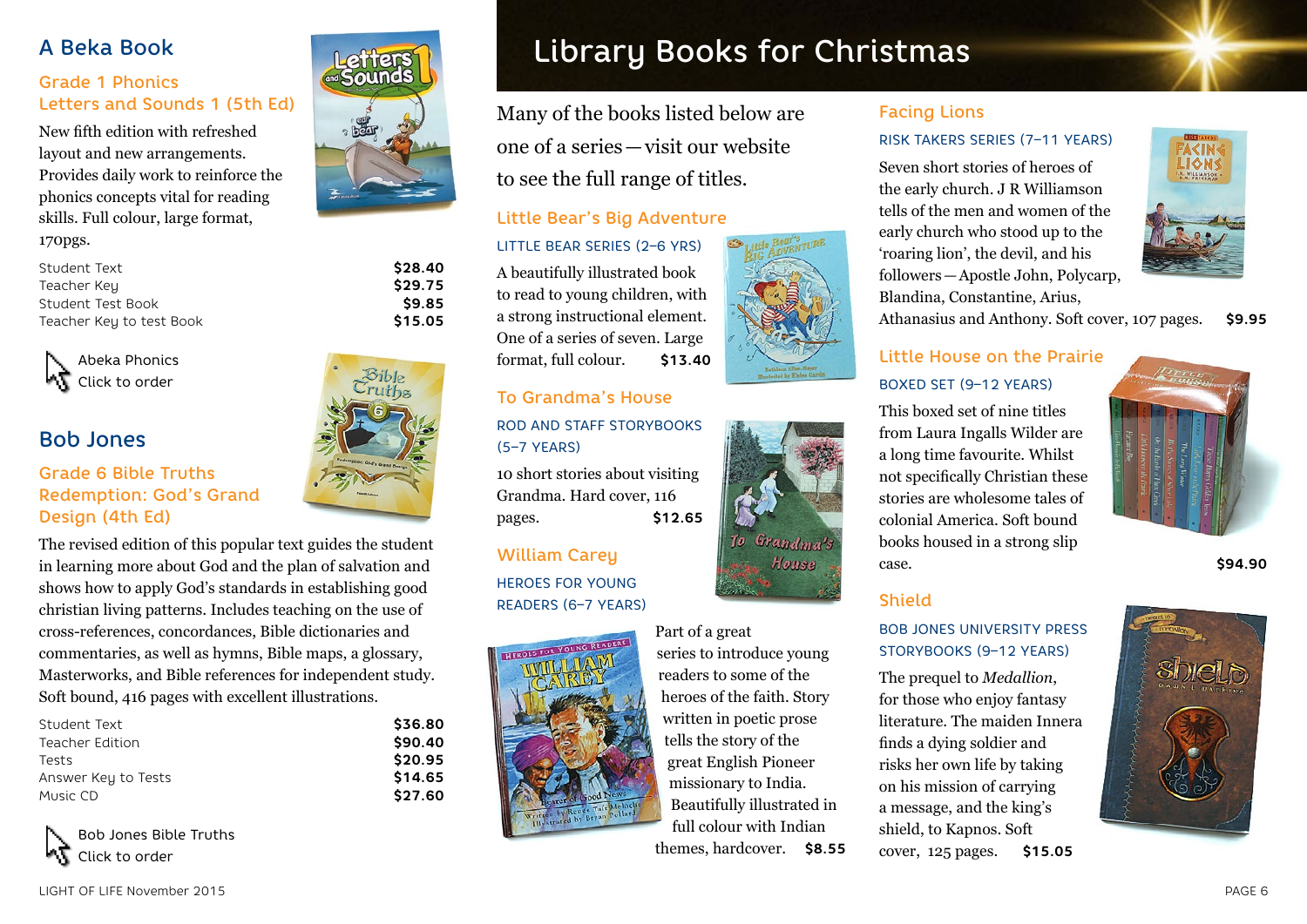# Library Books for Christmas Find it at The South of The South of The South of The South of The South of The South of The South of The South of The South of The South of The South of The South of The South of The South of T

#### The Young Fur Traders

#### RM BALLANTYNE **STORIES** (9–12 YEARS)

Another great story from devout Christian story teller R M Ballantyne. This story presents the life and events of a fur trader in nineteenth



century North America. Valuable books for young readers. Hard cover, 491 pages. **\$24.95**

#### Johannes Kepler

#### SOWER SERIES (9–12 YEARS)

John Hudson Tiner tells the life story of the great Christian astronomer who considered his vast scientific studies as another way of looking into God's magnificent creation. Soft cover, 203 pages. **\$13.55**



Treasures of the Snow PATRICIA ST JOHN BOOKS (9–12 YEARS)

Annette knew she could never forgive Lucien for what he did to Dani, and she was going to

**RELESSICS FOR LINEW OFFICE LITON 15** make sure no one else forgave him either. But what is she going to do when she is lying injured in the snow, miles from home, and Lucien Treasures of the Snow comes past?

Will she accept

his help? Soft cover, 207 pages. **\$14.95**

#### Matthew Henry BITESIZE BIOGRAPHIES (SECONDARY TO ADULT)

The story of Matthew Henry, the renowned Bible commentator of three hundred years ago. Henry lived in a time of official persecution of any who were not prepared to submit to Anglican worship and organisation. A greatly respected Christian who left us a great legacy in his writings. Soft cover, 124 pages. **\$12.95**

## Lamp unto my Feet PETER BARNES (SECONDARY TO ADULT)

107 small biographical stories of wellknown (and some lesser known) heroes of the faith. These are stories of missionaries, athletes, hymn writers



theologians from

the two millennia of Christian history. A treasure trove of insights and inspiration for all Christians. Soft cover, 383 pages. **\$14.95**



# www.lem.com.au



- browse, search and order all books and resources
- book specials
- staff profiles
- resources for home schoolers including assessment service
- LEM Phonics  philosophy, registered instructors, courses and more
- archived versions of *Light of Life*

Click here to visit www.lem.com.au



Library Books for Christmas Click to order